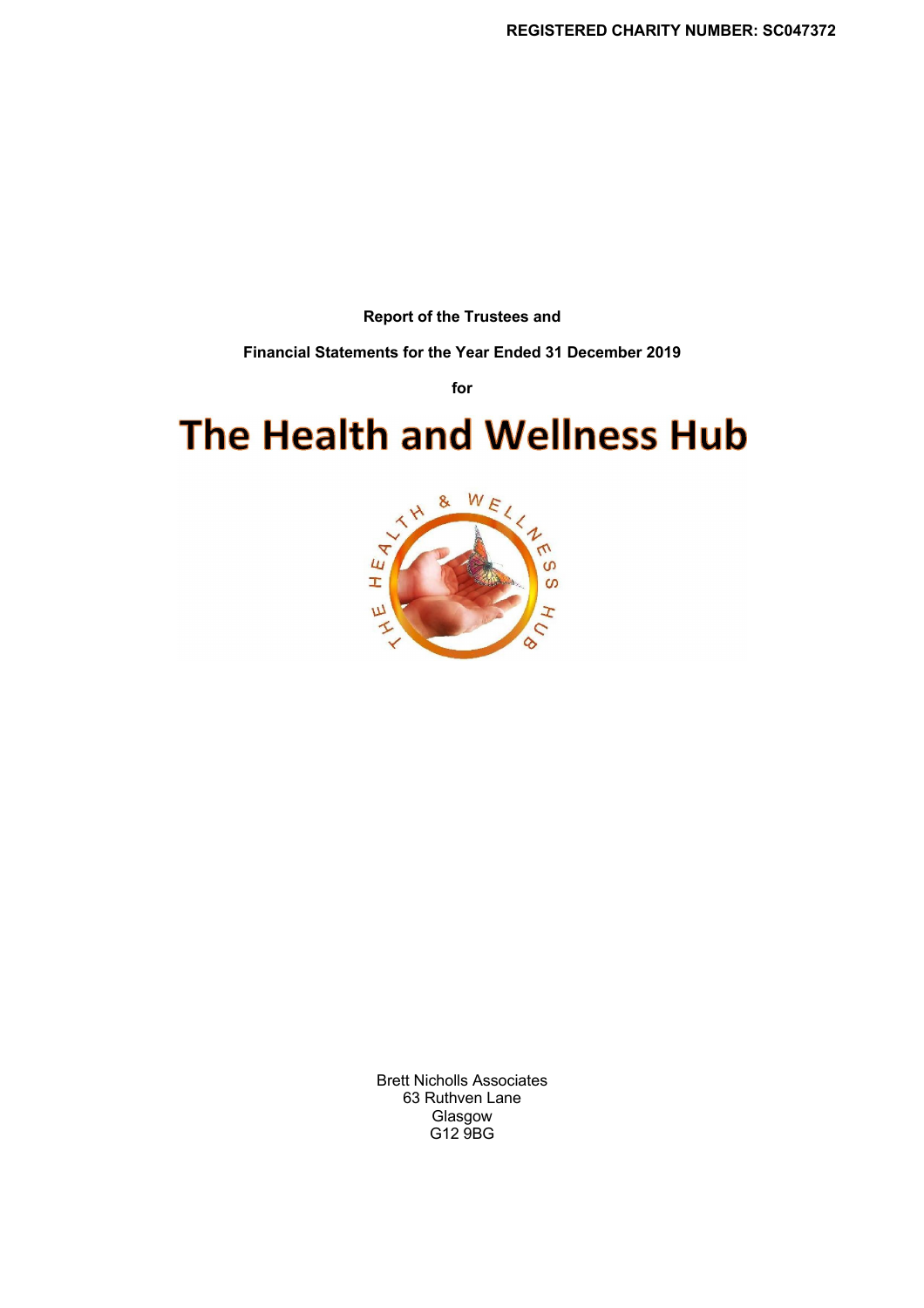**Contents of the Financial Statements for the Year Ended 31 December 2019**

|                                             | Page            |
|---------------------------------------------|-----------------|
| <b>Reference and Administrative Details</b> | 1               |
| <b>Report of the Trustees</b>               | 2 to 6          |
| <b>Independent Examiner's Report</b>        |                 |
| <b>Statement of Financial Activities</b>    | 8               |
| <b>Balance Sheet</b>                        | 9               |
| <b>Notes to the Financial Statements</b>    | 16<br>10.<br>tΩ |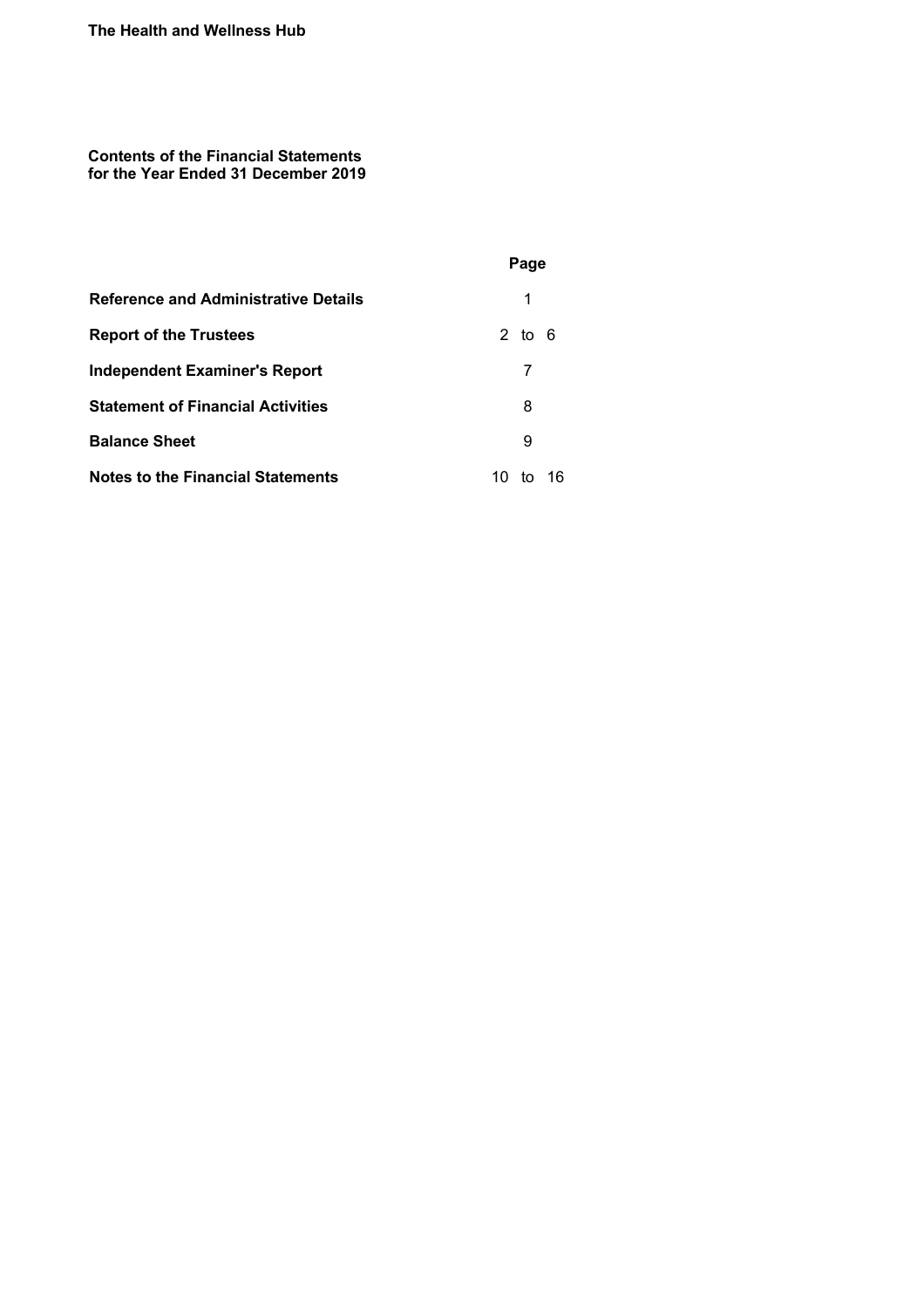**Reference and Administrative Details for the Year Ended 31 December 2019**

| <b>TRUSTEES</b>                            | L Samuel Chairperson<br>M Docherty Treasurer<br>C Smith<br>A Donald (appointed 16.5.19)<br>H Simmons (resigned 28.11.19)<br>J Jeffrey (resigned 16.5.19)<br>A Murray (resigned 16.5.19)<br>C Tobin (resigned 16.5.19)<br>L Kane (appointed 16.5.19) (resigned 27.8.19)<br>T Tague (appointed 16.5.19) (resigned 27.8.19) |
|--------------------------------------------|--------------------------------------------------------------------------------------------------------------------------------------------------------------------------------------------------------------------------------------------------------------------------------------------------------------------------|
| <b>PRINCIPAL ADDRESS</b>                   | Unit 3, 58-60 Albert Street<br>Motherwell<br>Lanarkshire<br>ML1 1PR                                                                                                                                                                                                                                                      |
| <b>REGISTERED CHARITY</b><br><b>NUMBER</b> | SC047372                                                                                                                                                                                                                                                                                                                 |
| <b>INDEPENDENT EXAMINER</b>                | <b>Brett Nicholls Associates</b><br>63 Ruthven Lane<br>Glasgow<br>G12 9BG                                                                                                                                                                                                                                                |
| <b>BANKERS</b>                             | <b>TSB</b><br>120 George Street<br>Edinburgh<br><b>EH2 4LH</b>                                                                                                                                                                                                                                                           |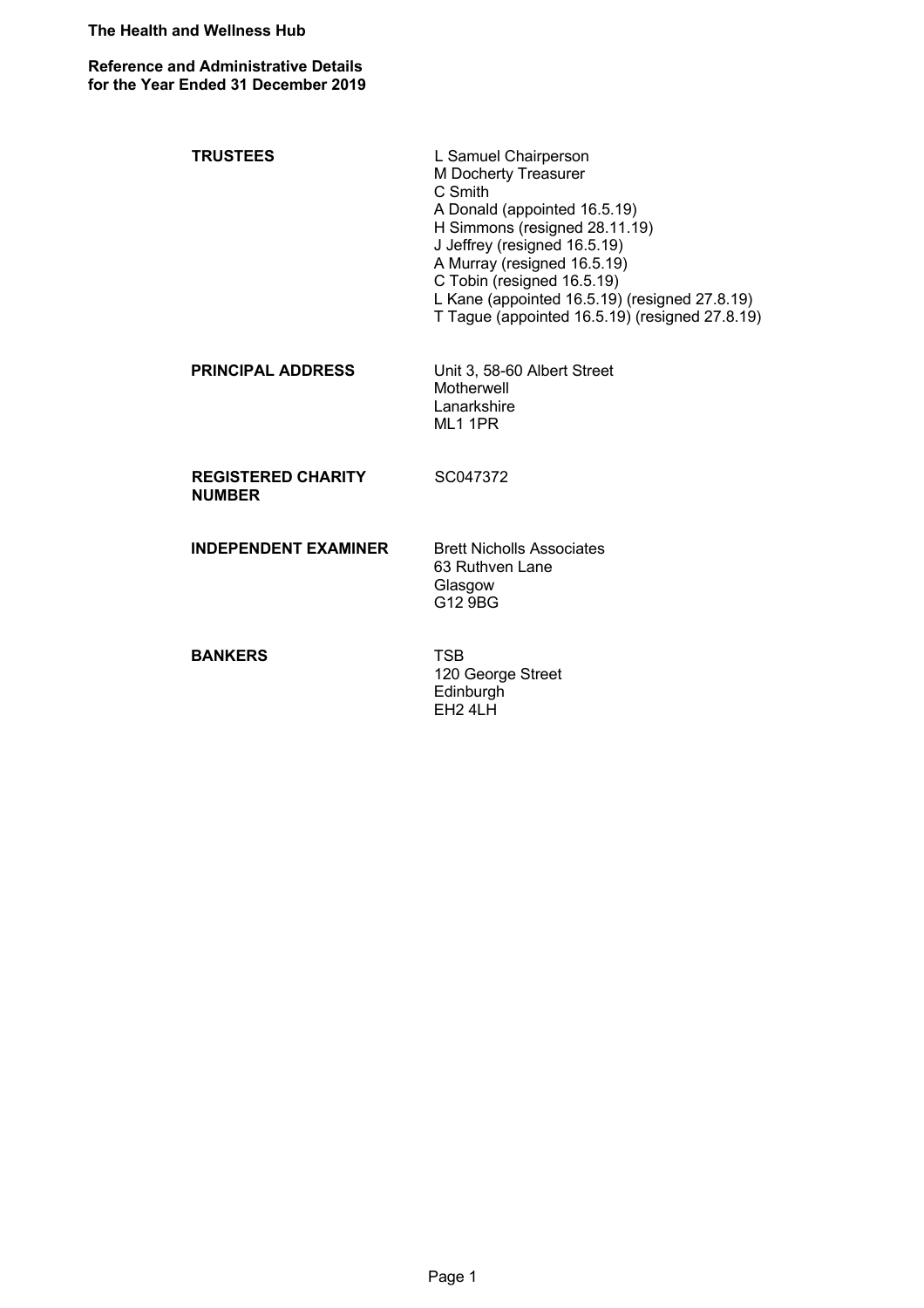#### **Report of the Trustees for the Year Ended 31 December 2019**

The trustees present their report with the financial statements of the charity for the year ended 31 December 2019. The trustees have adopted the provisions of Accounting and Reporting by Charities: Statement of Recommended Practice applicable to charities preparing their accounts in accordance with the Financial Reporting Standard applicable in the UK and Republic of Ireland (FRS 102) (effective 1 January 2015).

## **OBJECTIVES AND ACTIVITIES**

## **Why we Exist**

The charity was established in 2012 to benefit residents in North Lanarkshire and was set up based on a belief that everyone is of equal importance and that individuals living in North Lanarkshire who feel marginalised in some way, deserve the right to a fair and equal chance to reach their full human potential.

So to address this, we provide intensive support and services, by providing:-

- Weekly health and wellbeing activities in a number of community based centres that are based in areas of North Lanarkshire where multiple deprivation exists.

- Run an intensive Volunteer Development and support programme aimed at individuals who have a number of support needs and are marginalised and disadvantaged in some way (e.g. learning, physical disability, long term health condition, mental health issue etc).

The work we do whilst improving peoples physical and emotional health and improving their life chances, also creates opportunities for individuals to connect and share with each other so that we can create healthy, strong, resilient and empowered communities in which everyone is of equal importance.

## **Background**

The Health and Wellness Hub prides itself on its innovation of engaging service users effectively through providing weekly community-based services within areas of North Lanarkshire that are in the top 10-15% data zones for multiple deprivation (SIMD 2020) Currently operating in 6 areas of North Lanarkshire that are within the top 10-15% data zones for multiple deprivation, we have operated in 15 other areas of North Lanarkshire over the last 8 years.

Our aim is to improve the emotional and physical health and wellbeing of local people who are marginalised and disadvantaged by reason of age, ill-health, disability, financial hardship or other disadvantage in North Lanarkshire and by delivering a non-clinical approach to health and wellbeing, we provide a service which is grassroots led and each community based service is led by local people who are part of the organisations award winning volunteer programme.

An accredited Living Wage Provider, we have 15 staff, 80% of whom were on the volunteer programme. In the last year, we have supported approx. 40 volunteers. We operate 6 days per week

#### **Our Vision Statement**

To create a relaxing, welcoming, non-clinical and therapeutic space that works for everyone.

In this safe space, we guide and support people through a holistic process that is healing for body, mind and soul.

We support people to experience a sense of belonging, which helps them to connect and re-connect with their best self"

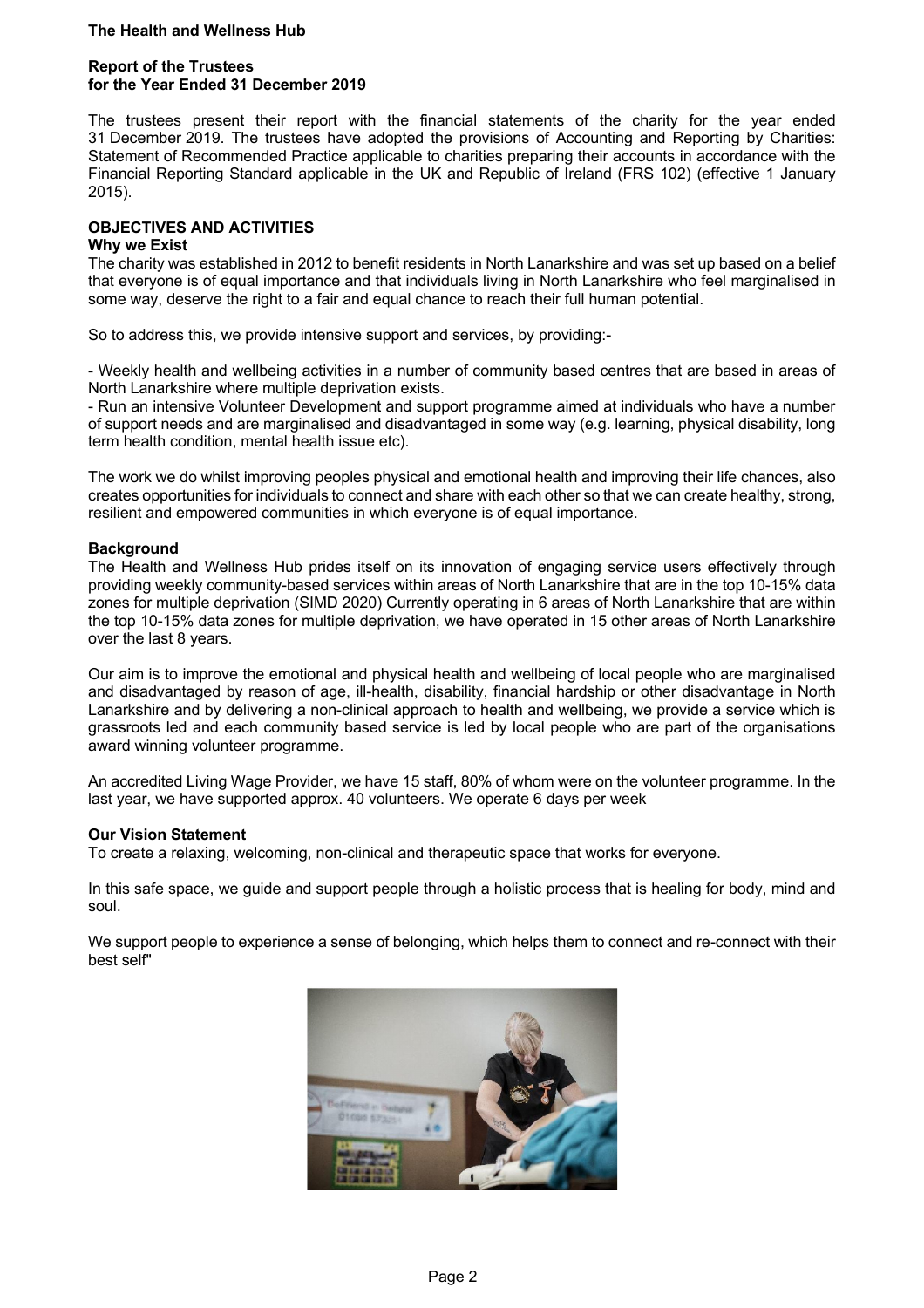#### **Report of the Trustees for the Year Ended 31 December 2019**

# **ACHIEVEMENT AND PERFORMANCE**

#### **Charitable activities**

This year has been a challenging but rewarding year for the charity. I would like to share some of the Key Challenges, Successes and Highlights.

**North Lanarkshire Council Scottish Attainment Challenge and Pupil Equity Fund** - In November 2018, The Health and Wellness Hub were successful in being awarded and added to the framework to provide pupil workshops for a period of 4 years, however during 2019, being on this framework hasn't had the impact we thought it would have, as schools have not been engaging with us. We were able to access funding through Motherwell Locality Activity Programme where we provided 3 free sessions to 5 North Lanarkshire schools with the feedback being really positive. This means we now have evidence that we can promote widely to all schools, so the hope is that schools will engage with us now over the coming months.

**Opening of our Community Café** -The Community Café has been a challenge due to it being under resourced (staff and volunteer time and funding) so the decision was made to operate only 1 day a week. There is still a bit of work to be done in promoting the café to increase usage however we do feel we have the right staff and volunteers leading on it now.

**Our Founder, Ayeshah Khan made the top 100 Wise list** (Women in social Enterprise) in the category for "Social business leader of the year" at the UK NatWest annual awards ceremony held in London in November 2019.

**NLC Health and Social Care Partnership -Community Solutions Programmes** - the North Lanarkshire wide test of change project working with High Resource Users with the aim of a reducing presentations to Health & Social Care services which started in July 2019 has been partly a success. The project finishes April 2020 and it is uncertain if we will receive investment to develop the project further. North Lanarkshire Shopmobility service in July 2019, we took over the North Lanarkshire Shopmobility service from Town Centre Activities (An ALEO of North Lanarkshire Council) Initially this service had some operational challenges but has now proven how vital a service it is to its users, so 2020 will be spent developing a service which is sustainable beyond the end of the grant funding which runs out in March 2021.

#### **Charitable activities**

**In the last year, the organisation has grown from employing 10 to 15 employees**. 80% of these employees were participants on our award winning "Transforming Lives" volunteer programme. We are proud of our volunteer programme and also that we can identify ourselves as a Supported Business, who employ people who are furthest removed from the labour market.

**In the last year, we now have trained staff who can design and deliver accredited holistic therapies and other training courses** and we are working towards becoming an SQA centre.

**We continue to have great Partnerships** - these include the 4 local consortia; Coatbridge, Motherwell, Bellshill and Airdrie (delivery of a variety of different projects funded by the consortia includes a mental health schools project, weekly holistic therapies etc) and have excellent working relationships with the consortia hosts. The Bellshill consortia based in Orbiston Neighbourhood Centre, is where one of our "hubs" run weekly from and service users access the Centre's other services too, thus highlighting how partnership working is working and will continue to work effectively. We anticipate extending our partnership to include the other 2 consortia in order to ensure co-production and to complement our existing work.

**In January 2020, we took a key lead role in setting up a North Lanarkshire Social Enterprise Network.** This network will ensure social enterprises can support one another in making an impact socially and economically in North Lanarkshire. This has been supported by SENSCOT, NLC SE framework members and VANL. A steering group consisting of NLC reps and third sector reps are finalising the terms of reference of the network, with a view that our first network meeting will take place late spring 2020.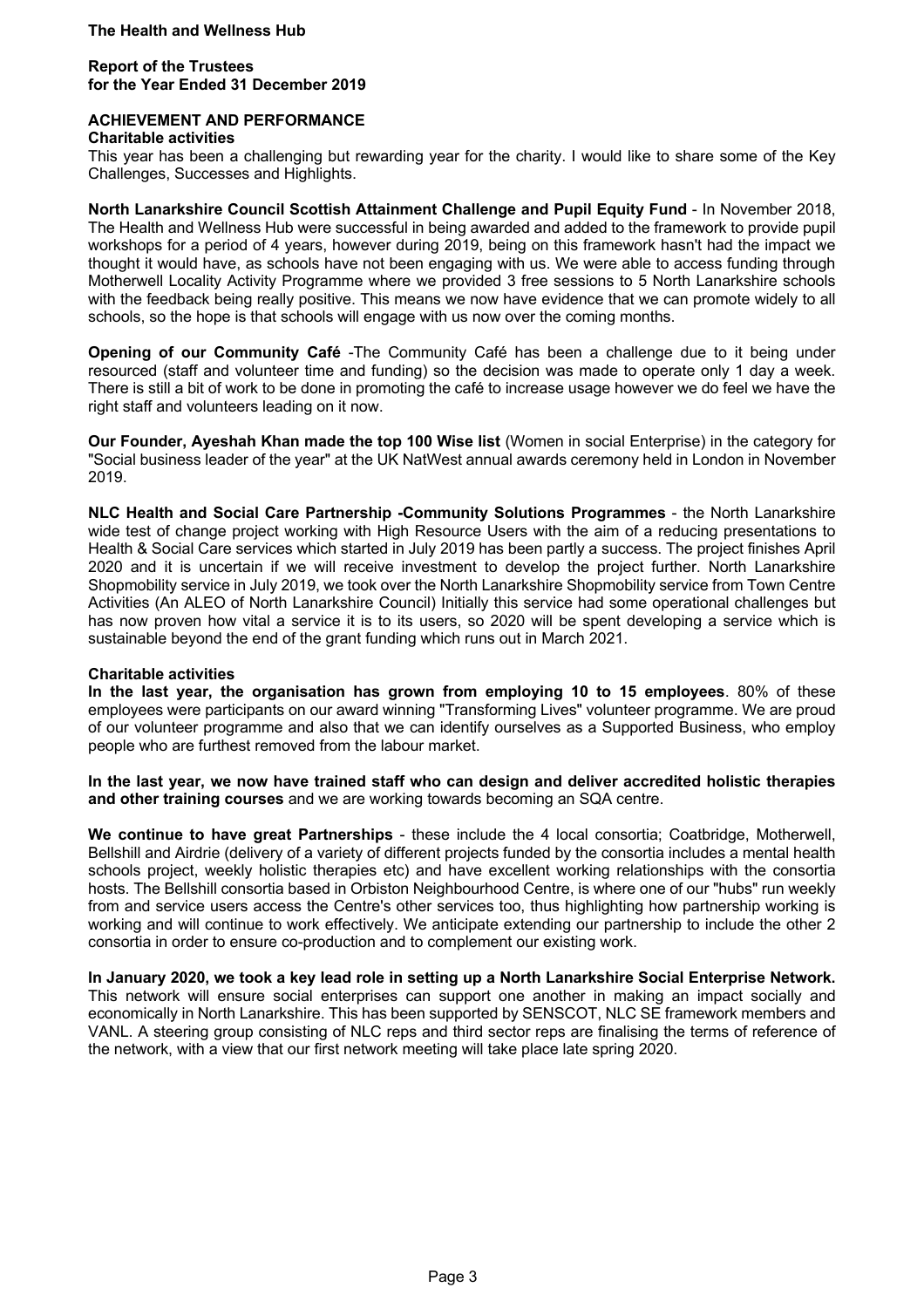## **Report of the Trustees for the Year Ended 31 December 2019**

## **ACHIEVEMENT AND PERFORMANCE**

#### **Our Services**

In the last year there have been 5914 attendances across our Community Health Hubs and our Social Enterprise work (breakdown below)

From the 5,914 attendances, 54% of participants stated that they have a disability and/or long-term health condition.



#### **Some Service User feedback:**

*Tai Chi has let me move more easier, it helps keep me agile and my joints always feel good after it. I look forward to my weekly Tai Chi classes as they help me"*

> "Shopmobility helps me to get out and about and to get away from my four walls. It helps me to take my mind off things and aets me out of my own head. It breaks the monotony of my day and stops me from getting too depressed, as I can get so down and fed up in the house. Shopmobility Staff are always there to talk to and give advice. I can get a scooter and go out and talk to people & shop which helps me share and care with other people who know how I feel. Shopmobility keeps me alive"

*"I started getting weekly back massages for my pain and my anxiety and have felt such a difference. I was getting back pain nearly every day and taking pain killers regularly but now I hardly get any pain and I am not taking any pain killers now and my anxiety is a lot better too. I feel so relaxed after my massage. Claire makes me feel so comfortable and relaxed"*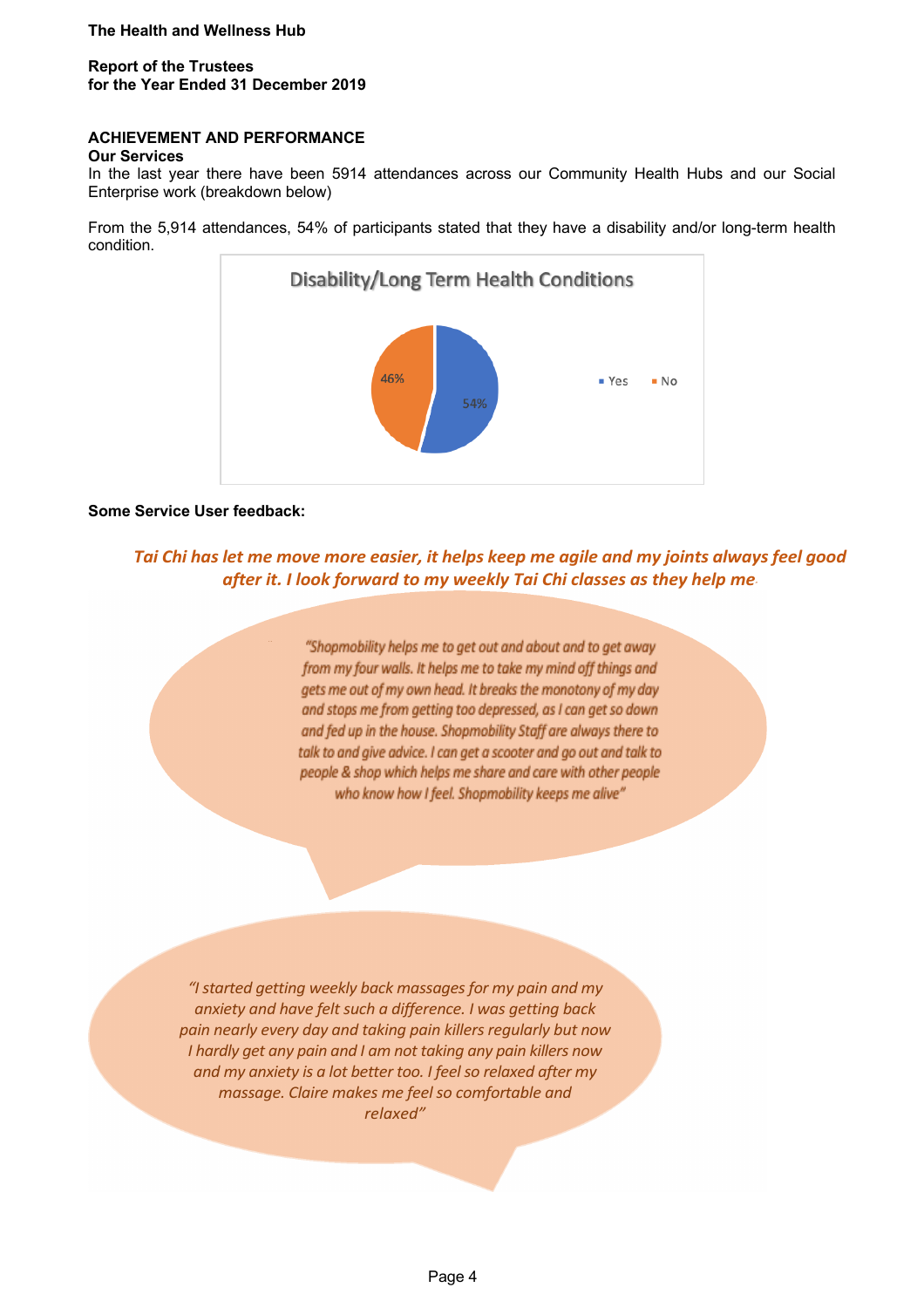## **Report of the Trustees for the Year Ended 31 December 2019**

## **ACHIEVEMENT AND PERFORMANCE**

#### **Closing Comments**

As highlighted, the last year has been a challenging but rewarding year for the charity and during the period of growth, we have found as a charity there have been lots of lessons learned.

The start of 2020 has been a period of reflection, which has given us the space and time needed to consider what direction the charity heads in for the next 3- 5 years. The business plan continues to be developed to bring that vision to reality.

We pride ourselves on being able to continue to provide a service to those who need it whilst still facing the ongoing financial challenges. We don't see those financial challenges improving much during 2020 however what we do see and recognise is the power of people who come together for a common purpose and together we know our voices will be heard by those who need to hear the impact our services are making to people's lives.

It is not all doom and gloom as we continue to build up our partnerships, our reputation as a key health and wellbeing service provider continues to grow and we are continuing to provide an invaluable service to local people who need it most.

The development of our new services throughout 2020, will help us reach more local people and address effectively some of the issues that are prevalent in North Lanarkshire.

I want to close by saying a thank you to all staff, volunteers, Trustees, service users and partners and supporters of The Health and Wellness Hub. Without these people, the charity would not exist, and we would be unable to continue making a much needed impact on helping people build a better future for themselves.

So, thank you to all of those who continue to support our work.

#### **FINANCIAL REVIEW**

#### **Financial position**

The charity generated a net surplus of £26,263 for the year ended 31 December 2019 (2018: deficit of - £52,782).

At balance date reserves stood at £48,991 (2018: £22,728) with £16,097 of these being unrestricted, free reserves (2018: £12,802). This includes £12,401 profit generated by the Shopmobility service in the year.

#### **Reserves policy**

It is the policy of the Charity to maintain unrestricted funds, which are free reserves of the Charity, at a level equivalent to three month's expenditure. The Trustees consider that reserves at this level will ensure that, in the event of a significant drop in funding, they will be able to continue the organisations current activities while consideration is given to ways in which additional funds may be raised.

Based on the accounts for the year ended 31 December 2019, ordinary expenditure for 3 months amounts to At £55,204 balance date, the charity held unrestricted reserves of £16,096. The trustees are aware that this policy is not being met, and they intend to build unrestricted reserves in future through income generation from the Hub.

#### **STRUCTURE, GOVERNANCE AND MANAGEMENT**

#### **Governing document**

The charity is a Scottish Charitable Incorporated Organisation (SCIO). It was registered in its current legal form on 4th May 2017. The charity was previously an unincorporated charity but changed its legal form to a SCIO. The assets of the unincorporated charity were transferred to the SCIO on incorporation.

#### **Key management remuneration**

In the opinion of the trustees there is one member of key management, the Manager. The total employer costs for this post in 2019 were £30,426.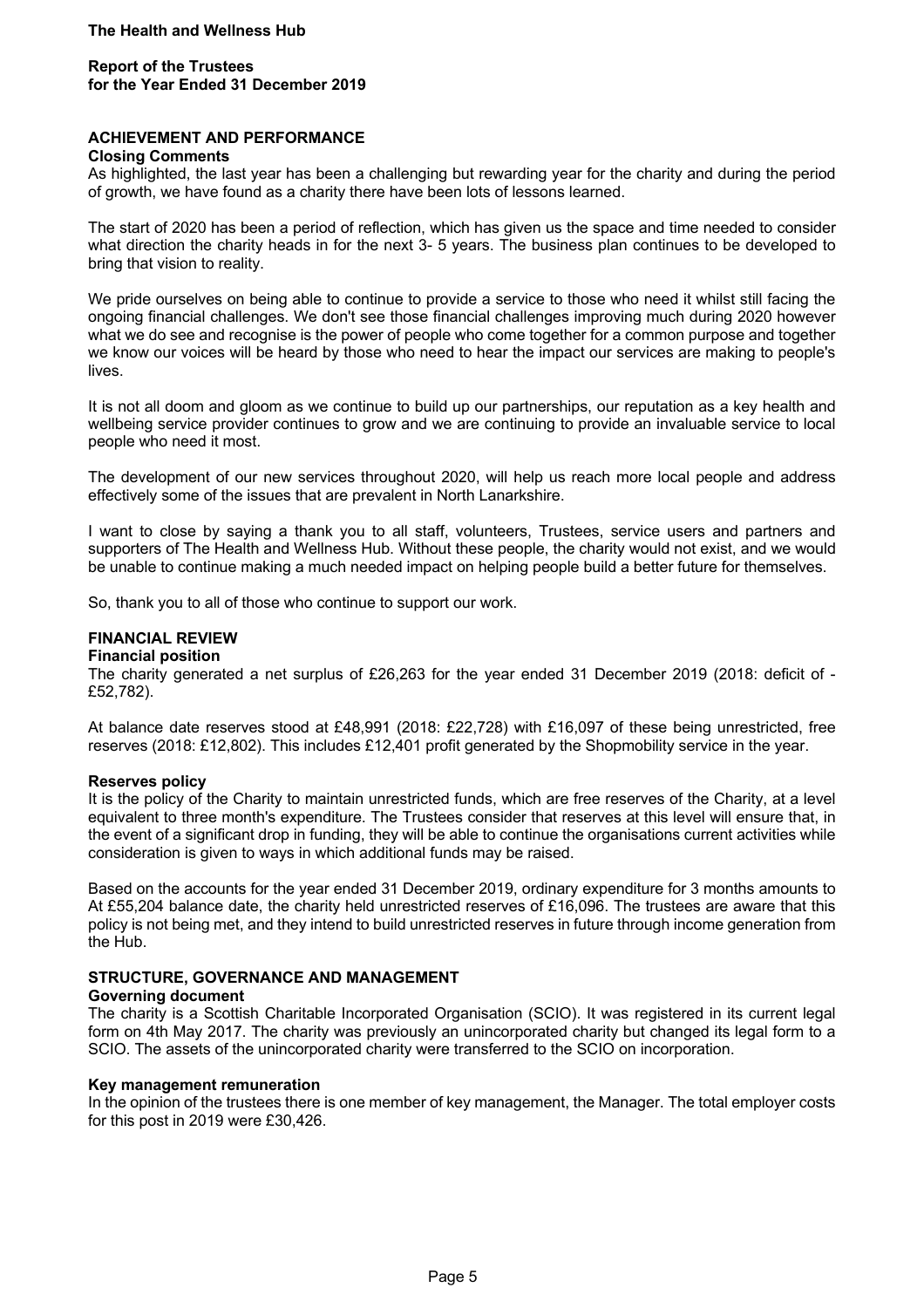÷,

**Report of the Trustees** for the Year Ended 31 December 2019

Approved by order of the board of trustees on  $\mu$  Mevel 2020 and signed on its behalf by:

L Samuel - Trustee

Page 6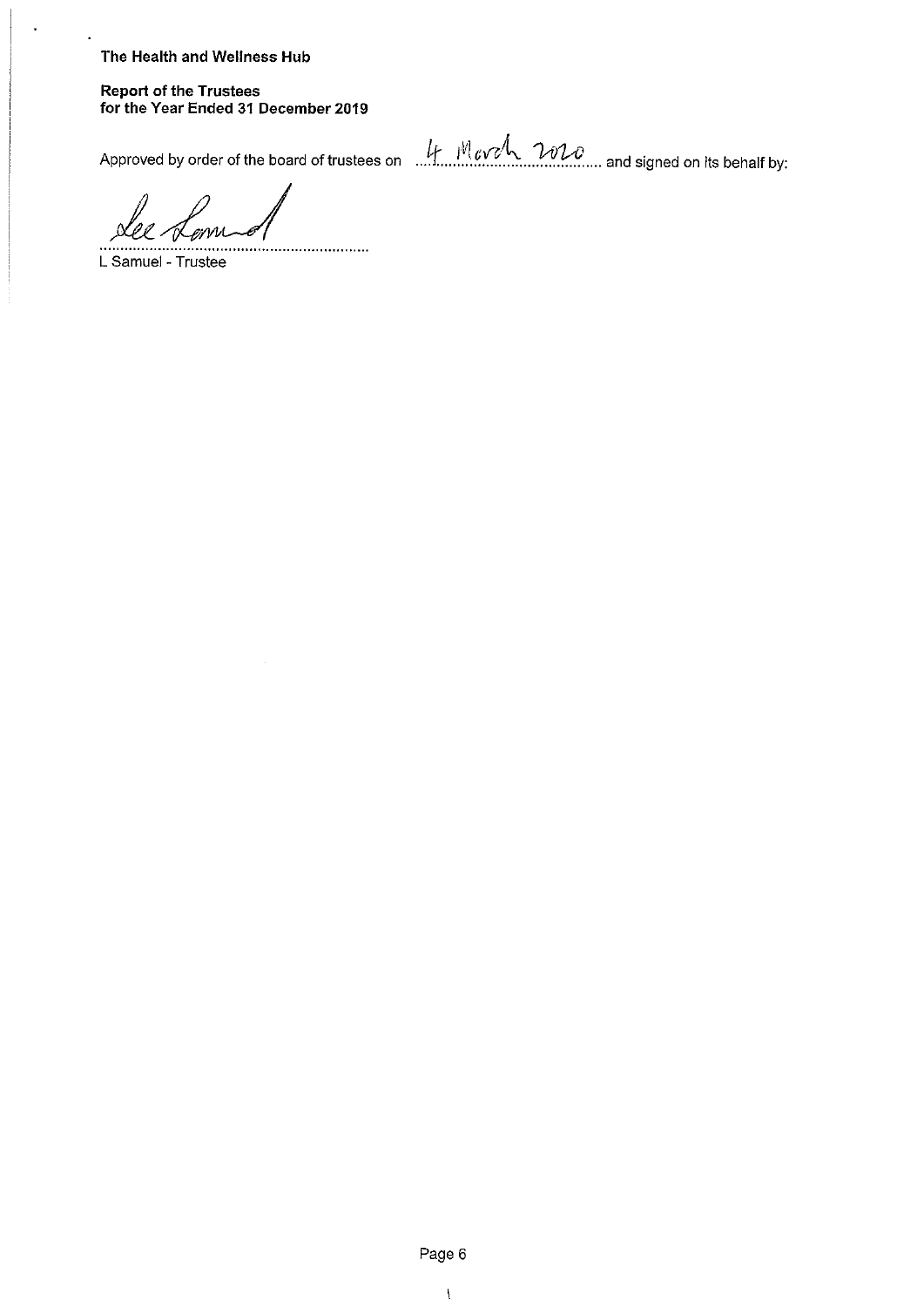I report on the accounts for the year ended 31 December 2019 set out on pages eight to sixteen.

The charity's trustees are responsible for the preparation of the accounts in accordance with the terms of the Charities and Trustee Investment (Scotland) Act 2005 and the Charities Accounts (Scotland) Regulations 2006. The charity's trustees consider that the audit requirement of Regulation 10(1)(a) to (c) of the Accounts Regulations does not apply. It is my responsibility to examine the accounts as required under Section 44(1)(c) of the Act and to state whether particular matters have come to my attention.

# Basis of the independent examiner's report

My examination was carried out in accordance with Regulation 11 of the Charities Accounts (Scotland) Regulations 2006. An examination includes a review of the accounting records kept by the charity and a comparison of the accounts presented with those records. It also includes consideration of any unusual items or disclosures in the accounts, and seeking explanations from you as trustees concerning any such matters. The procedures undertaken do not provide all the evidence that would be required in an audit, and consequently I do not express an audit opinion on the view given by the accounts.

## Independent examiner's statement

In connection with my examination, no matter has come to my attention :

- (1) which gives me reasonable cause to believe that, in any material respect, the requirements
- to keep accounting records in accordance with Section 44(1)(a) of the 2005 Act and Regulation 4 of the 2006 Accounts Regulations; and
- to prepare accounts which accord with the accounting records and to comply with Regulation 8 of the 2006 Accounts Regulations

have not been met; or

to which, in my opinion, attention should be drawn in order to enable a proper understanding of the  $(2)$ accounts to be reached.

David Nicholls ACCA Association of Chartered Certified Accountants **Brett Nicholls Associates** 63 Ruthven Lane Glasgow G12 9BG

4 March 2020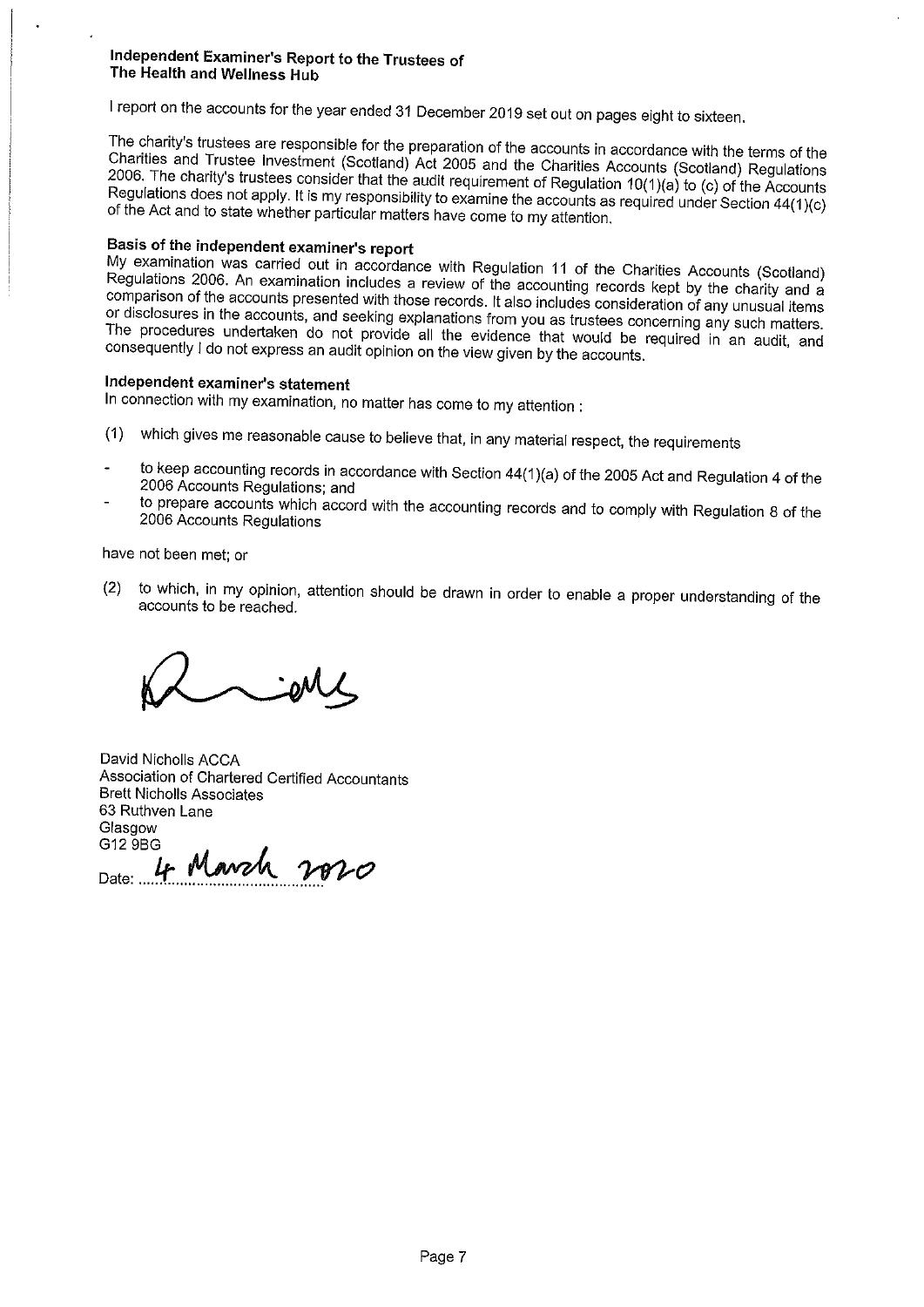#### **Statement of Financial Activities for the Year Ended 31 December 2019**

|                                                               |                 | <b>Unrestricted</b><br>funds | <b>Restricted</b><br>funds | 2019<br><b>Total</b><br>funds | 2018<br><b>Total</b><br>funds |
|---------------------------------------------------------------|-----------------|------------------------------|----------------------------|-------------------------------|-------------------------------|
| <b>INCOME AND ENDOWMENTS FROM</b>                             | <b>Notes</b>    | £                            | £                          | £                             | £                             |
| Donations and legacies                                        | $\overline{2}$  | 18,265                       | 152,834                    | 171,099                       | 85,545                        |
| <b>Charitable activities</b><br>Provision of Support Services | 4               | 2,000                        |                            | 2,000                         |                               |
| Other trading activities                                      | 3               | 73,980                       |                            | 73,980                        | 25,085                        |
| <b>Total</b>                                                  |                 | 94,245                       | 152,834                    | 247,079                       | 110,630                       |
| <b>EXPENDITURE ON</b><br>Raising funds                        | 5               | 36,800                       | 1,000                      | 37,800                        |                               |
| <b>Charitable activities</b><br>Provision of Support Services | $6\phantom{1}6$ | 54,150                       | 128,866                    | 183,016                       | 163,412                       |
| <b>Total</b>                                                  |                 | 90,950                       | 129,866                    | 220,816                       | 163,412                       |
| <b>NET INCOME/(EXPENDITURE)</b>                               |                 | 3,295                        | 22,968                     | 26,263                        | (52, 782)                     |
| <b>RECONCILIATION OF FUNDS</b>                                |                 |                              |                            |                               |                               |
| <b>Total funds brought forward</b>                            |                 | 12,802                       | 9,926                      | 22,728                        | 75,510                        |
| <b>TOTAL FUNDS CARRIED FORWARD</b>                            |                 | 16,097                       | 32,894                     | 48,991                        | 22,728                        |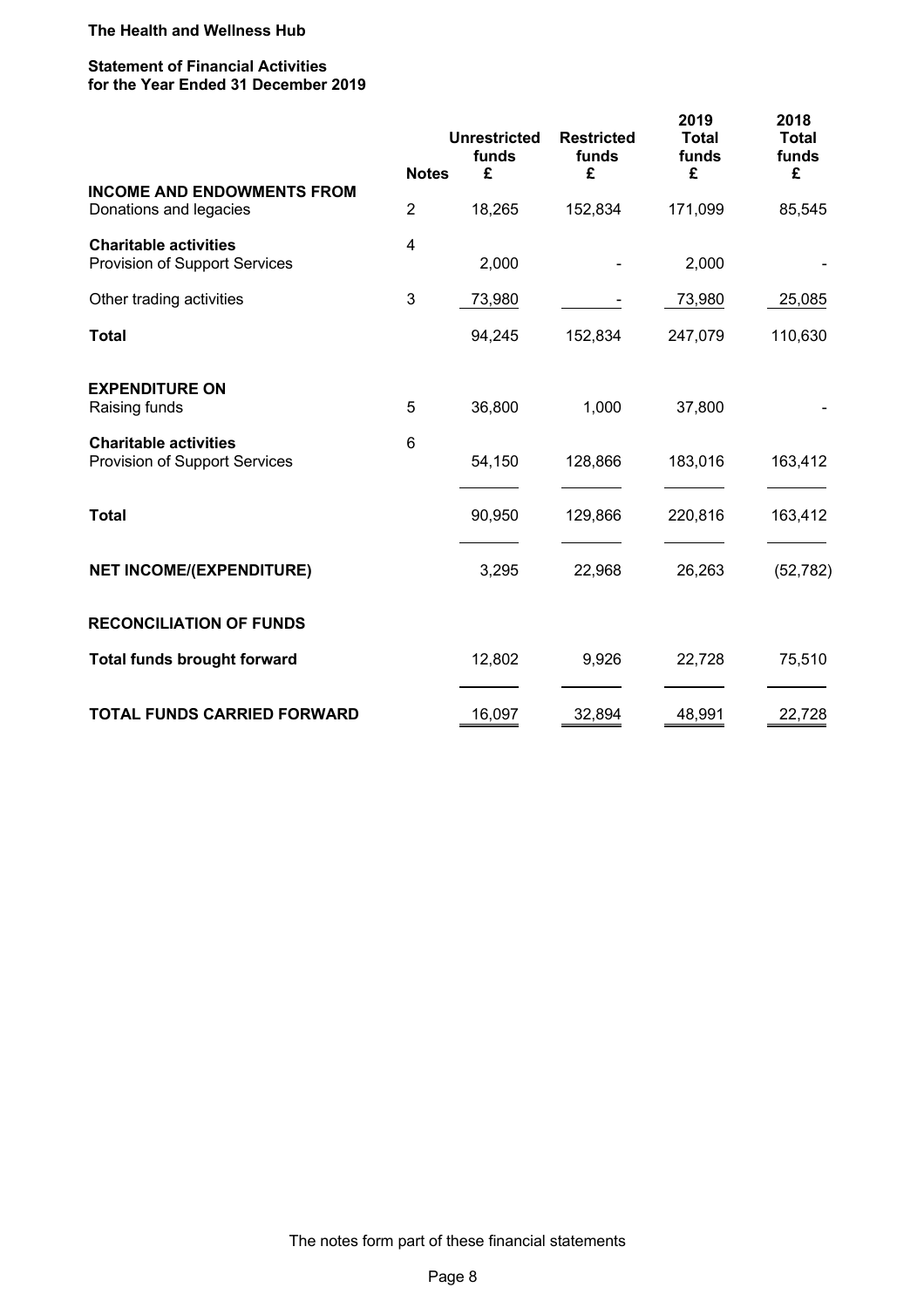## **Balance Sheet** 31 December 2019

 $\ddot{\phantom{0}}$ 

| <b>CURRENT ASSETS</b>                                   | <b>Notes</b> | 2019<br>£        | 2018<br>£       |
|---------------------------------------------------------|--------------|------------------|-----------------|
| Cash at bank and in hand                                |              | 49,831           | 23,568          |
| <b>CREDITORS</b><br>Amounts falling due within one year | 11           | (840)            | (840)           |
| <b>NET CURRENT ASSETS</b>                               |              | 48,991           | 22,728          |
| TOTAL ASSETS LESS CURRENT                               |              |                  |                 |
| <b>LIABILITIES</b>                                      |              | 48,991           | 22,728          |
| <b>NET ASSETS</b>                                       |              |                  |                 |
|                                                         |              | 48,991           | 22,728          |
| <b>FUNDS</b><br>Unrestricted funds                      | 13           |                  |                 |
| Restricted funds                                        |              | 16,097<br>32,894 | 12,802<br>9,926 |
| TOTAL FUNDS                                             |              | 48,991           | 22,728          |

The financial statements were approved by the Board of Trustees on  $\frac{1}{1}$   $\frac{1}{1}$   $\frac{1}{2}$   $\frac{1}{2}$   $\frac{20}{1}$  and were signed on its behalf by:

ى ما .<br>.........................

C Smith - Trustee

 $\ddot{\phantom{a}}$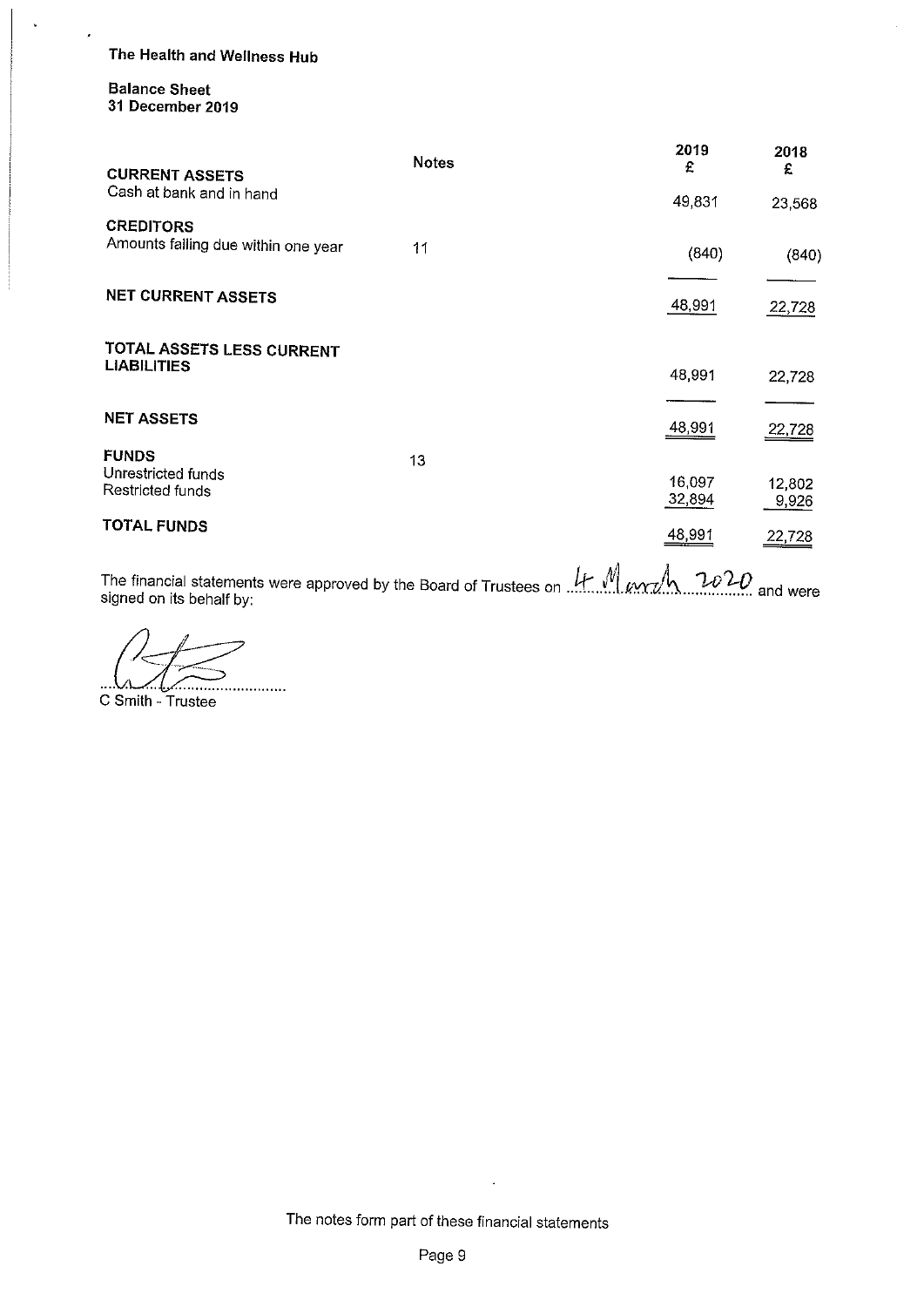#### **Notes to the Financial Statements for the Year Ended 31 December 2019**

#### **1. ACCOUNTING POLICIES**

#### **Basis of preparing the financial statements**

The financial statements of the charity, which is a public benefit entity under FRS 102, have been prepared in accordance with the Charities SORP (FRS 102) 'Accounting and Reporting by Charities: Statement of Recommended Practice applicable to charities preparing their accounts in accordance with the Financial Reporting Standard applicable in the UK and Republic of Ireland (FRS 102) (effective 1 January 2019)', Financial Reporting Standard 102 'The Financial Reporting Standard applicable in the UK and Republic of Ireland' and the Charities and Trustee Investment (Scotland) Act 2005. The financial statements have been prepared under the historical cost convention.

#### **Income**

All income is recognised in the Statement of Financial Activities once the charity has entitlement to the funds, it is probable that the income will be received and the amount can be measured reliably.

#### **Expenditure**

Liabilities are recognised as expenditure as soon as there is a legal or constructive obligation committing the charity to that expenditure, it is probable that a transfer of economic benefits will be required in settlement and the amount of the obligation can be measured reliably. Expenditure is accounted for on an accruals basis and has been classified under headings that aggregate all cost related to the category. Where costs cannot be directly attributed to particular headings they have been allocated to activities on a basis consistent with the use of resources.

#### **Taxation**

The charity is exempt from tax on its charitable activities.

#### **Fund accounting**

Unrestricted funds can be used in accordance with the charitable objectives at the discretion of the trustees.

Restricted funds can only be used for particular restricted purposes within the objects of the charity. Restrictions arise when specified by the donor or when funds are raised for particular restricted purposes.

Further explanation of the nature and purpose of each fund is included in the notes to the financial statements.

#### **Pension costs and other post-retirement benefits**

The charity operates a defined contribution pension scheme. Contributions payable to the charity's pension scheme are charged to the Statement of Financial Activities in the period to which they relate.

## **2. DONATIONS AND LEGACIES**

|           | 2019<br>£      | 2018   |
|-----------|----------------|--------|
| Donations | 265            | 598    |
| Grants    | 170,834        | 84,947 |
|           | <u>171,099</u> | 85,545 |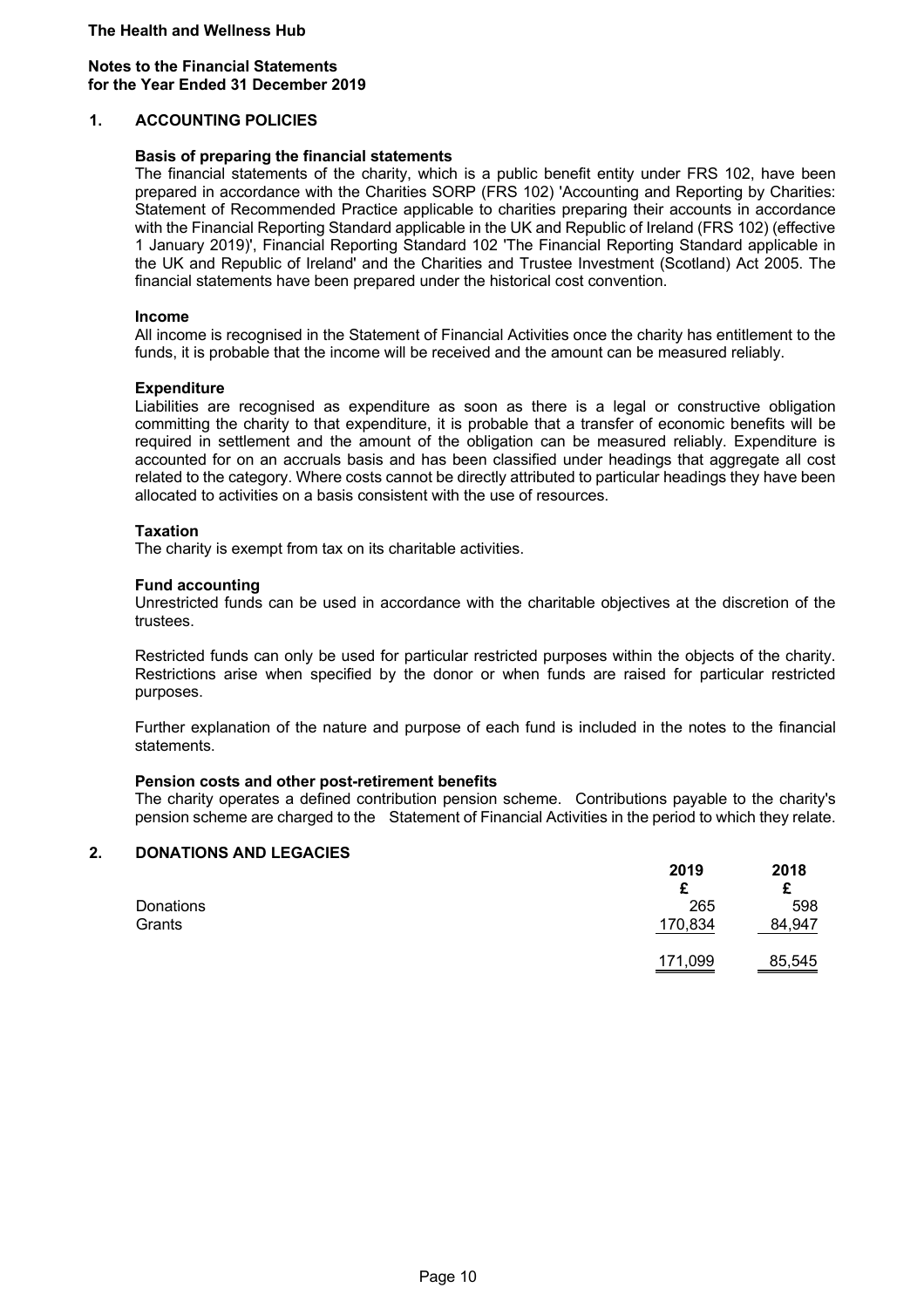## **Notes to the Financial Statements - continued for the Year Ended 31 December 2019**

# **2. DONATIONS AND LEGACIES - continued**

Grants received, included in the above, are as follows:

|                                              | 2019    | 2018   |
|----------------------------------------------|---------|--------|
|                                              | £       | £      |
| <b>Big Lottery</b>                           | 74,201  | 40,635 |
| <b>Impact Funders</b>                        | 11,100  |        |
| Community Solutions (managed by VANL)        | 6,020   | 14,495 |
| <b>Robertson Trust</b>                       | 6.500   | 6,500  |
| North Lanarkshire Council                    | 2,335   | 6,235  |
| Scottish Council for Voluntary Organisations | 26,678  | 14,452 |
| <b>Culture NL</b>                            |         | 2,630  |
| Garfield Weston                              | 10,000  |        |
| HRU (managed by VANL)                        | 32,000  |        |
| <b>Wesleyan Foundation</b>                   | 2,000   |        |
|                                              | 170,834 | 84.947 |

# **3. OTHER TRADING ACTIVITIES**

|                               | 2019   | 2018           |
|-------------------------------|--------|----------------|
|                               | £      |                |
| Fundraising events            |        | 462            |
| <b>Wellness Centre Income</b> |        | 6,925          |
| <b>Hub Earned Income</b>      | 18,150 | 17,698         |
| Contracts                     | 50,000 |                |
| <b>New Registrations</b>      | 708    |                |
| <b>Renewals</b>               | 1,008  |                |
| <b>Portable Hires</b>         | 1,314  | $\blacksquare$ |
| Rental Income                 | 2,800  |                |
|                               | 73,980 | 25,085         |
|                               |        |                |

## **4. INCOME FROM CHARITABLE ACTIVITIES**

|                           |                               | 2019  | 2018                     |
|---------------------------|-------------------------------|-------|--------------------------|
| <b>Newmains Community</b> | <b>Activity</b>               |       |                          |
| Trust                     | Provision of Support Services | 1,000 |                          |
| School for Social         | Provision of Support Services | 1,000 | $\overline{\phantom{0}}$ |
|                           |                               | 2,000 |                          |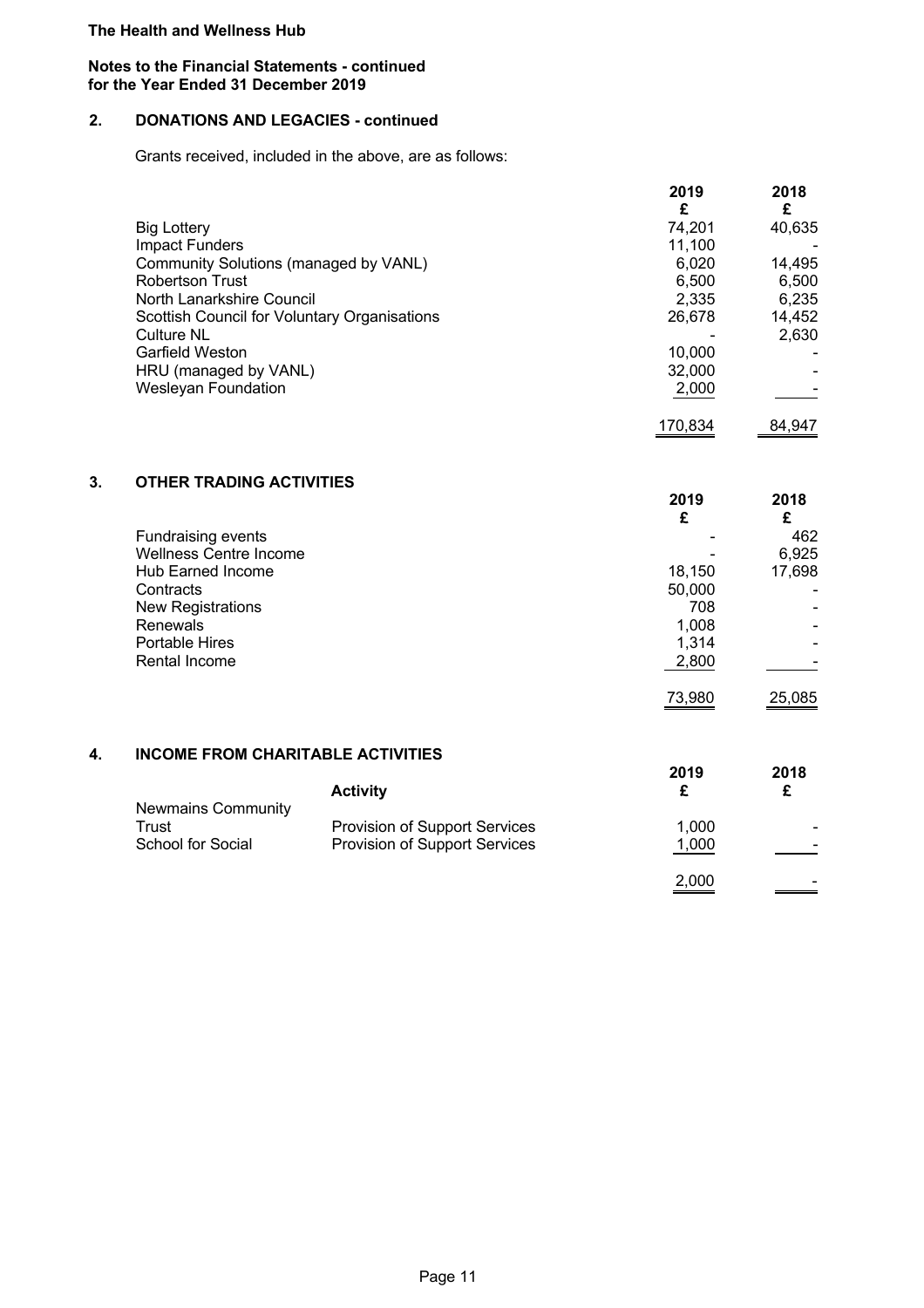## **Notes to the Financial Statements - continued for the Year Ended 31 December 2019**

# **5. RAISING FUNDS**

# **Other trading activities**

|                               | 2019          | 2018 |
|-------------------------------|---------------|------|
|                               | £             | £    |
| Cafe Expenses                 | 1,610         |      |
| Cafe Equipment<br>Staff costs | 622<br>31,730 |      |
| Rent                          | 3,838         |      |
|                               | 37,800        |      |

# **6. CHARITABLE ACTIVITIES COSTS**

|                                      | <b>Direct</b>     |
|--------------------------------------|-------------------|
|                                      | <b>Costs (see</b> |
|                                      | note 7)           |
|                                      |                   |
| <b>Provision of Support Services</b> | 183,016           |

# **7. DIRECT COSTS OF CHARITABLE ACTIVITIES**

|                                   | 2019<br>£ | 2018<br>£ |
|-----------------------------------|-----------|-----------|
| Staff costs                       | 115,728   | 86,069    |
| Accountancy                       | 840       | 840       |
| <b>Bank Charges</b>               | 8         |           |
| Insurance                         | 1,366     | 1,317     |
| Payroll Fees                      | 828       | 1,015     |
| Equipment                         |           | 673       |
| <b>Hall Lets</b>                  | 1,894     | 1,242     |
| Heat & Light                      | 8,072     | 2,819     |
| <b>Professional Fees</b>          | 330       | 360       |
| Rent                              | 27,720    | 30,930    |
| Repairs & Maintenance             | 631       | 4,130     |
| <b>Staff Training</b>             | 879       | 1,134     |
| <b>Office Costs</b>               | 2,719     | 1,934     |
| Time for Us                       |           | 4,861     |
| Telephone                         | 1,960     | 3,719     |
| <b>Training Events</b>            |           | 3,281     |
| <b>Travel Costs</b>               | 510       | 149       |
| <b>Tutor &amp; Activity Costs</b> | 6,105     | 7,383     |
| <b>Volunteer/Staff Expenses</b>   | 3,113     | 4,164     |
| <b>Wellness Centre Expenses</b>   | 99        | 7,392     |
| Printing                          | 2,262     |           |
| Gifts                             | 1,304     |           |
| Shop Mobility Set up costs        | 5,076     |           |
| Software                          | 1,572     |           |
|                                   | 183,016   | 163,412   |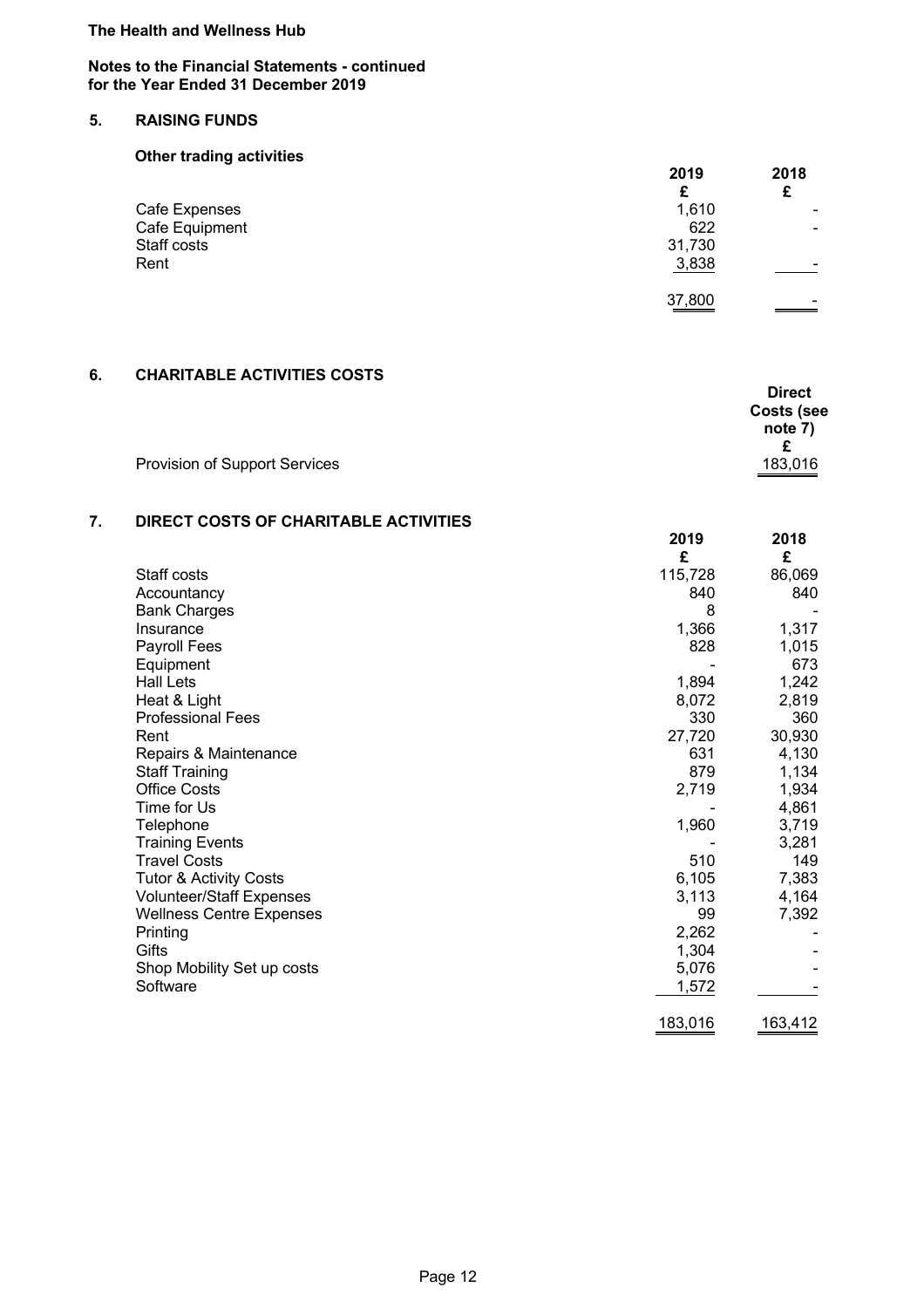## **Notes to the Financial Statements - continued for the Year Ended 31 December 2019**

# **8. TRUSTEES' REMUNERATION AND BENEFITS**

There were no trustees' remuneration or other benefits for the year ended 31 December 2019 nor for the year ended 31 December 2018.

# **Trustees' expenses**

There were no trustees' expenses paid for the year ended 31 December 2019 nor for the year ended 31 December 2018.

# **9. STAFF COSTS**

|                       | 2019<br>£ | 2018   |
|-----------------------|-----------|--------|
| Wages and salaries    | 137,008   | 80,346 |
| Social security costs | 6,956     | 3,689  |
| Other pension costs   | 3,494     | 2,034  |
|                       | 147,458   | 86,069 |

The average monthly number of employees during the year was as follows:

|                | 2019            | 2018       |
|----------------|-----------------|------------|
| Administration | 14<br>_________ | 9<br>_____ |

No employees received emoluments in excess of £60,000.

# **10. COMPARATIVES FOR THE STATEMENT OF FINANCIAL ACTIVITIES**

|                                                                                        | <b>Unrestricted</b><br>funds<br>£ | <b>Restricted</b><br>funds<br>£ | <b>Total</b><br>funds<br>£ |
|----------------------------------------------------------------------------------------|-----------------------------------|---------------------------------|----------------------------|
| <b>INCOME AND ENDOWMENTS FROM</b><br>Donations and legacies                            | 5,717                             | 79,828                          | 85,545                     |
| Other trading activities                                                               | 25,085                            |                                 | 25,085                     |
| <b>Total</b>                                                                           | 30,802                            | 79,828                          | 110,630                    |
| <b>EXPENDITURE ON</b><br><b>Charitable activities</b><br>Provision of Support Services | 43,388                            | 120,024                         | 163,412                    |
| <b>NET INCOME/(EXPENDITURE)</b>                                                        | (12, 586)                         | (40, 196)                       | (52, 782)                  |
| <b>Transfers between funds</b>                                                         | 3,787                             | (3,787)                         |                            |
| Net movement in funds                                                                  | (8,799)                           | (43,983)                        | (52, 782)                  |
| <b>RECONCILIATION OF FUNDS</b>                                                         |                                   |                                 |                            |
| <b>Total funds brought forward</b>                                                     | 21,601                            | 53,909                          | 75,510                     |
| <b>TOTAL FUNDS CARRIED FORWARD</b>                                                     | 12,802                            | 9,926                           | 22,728                     |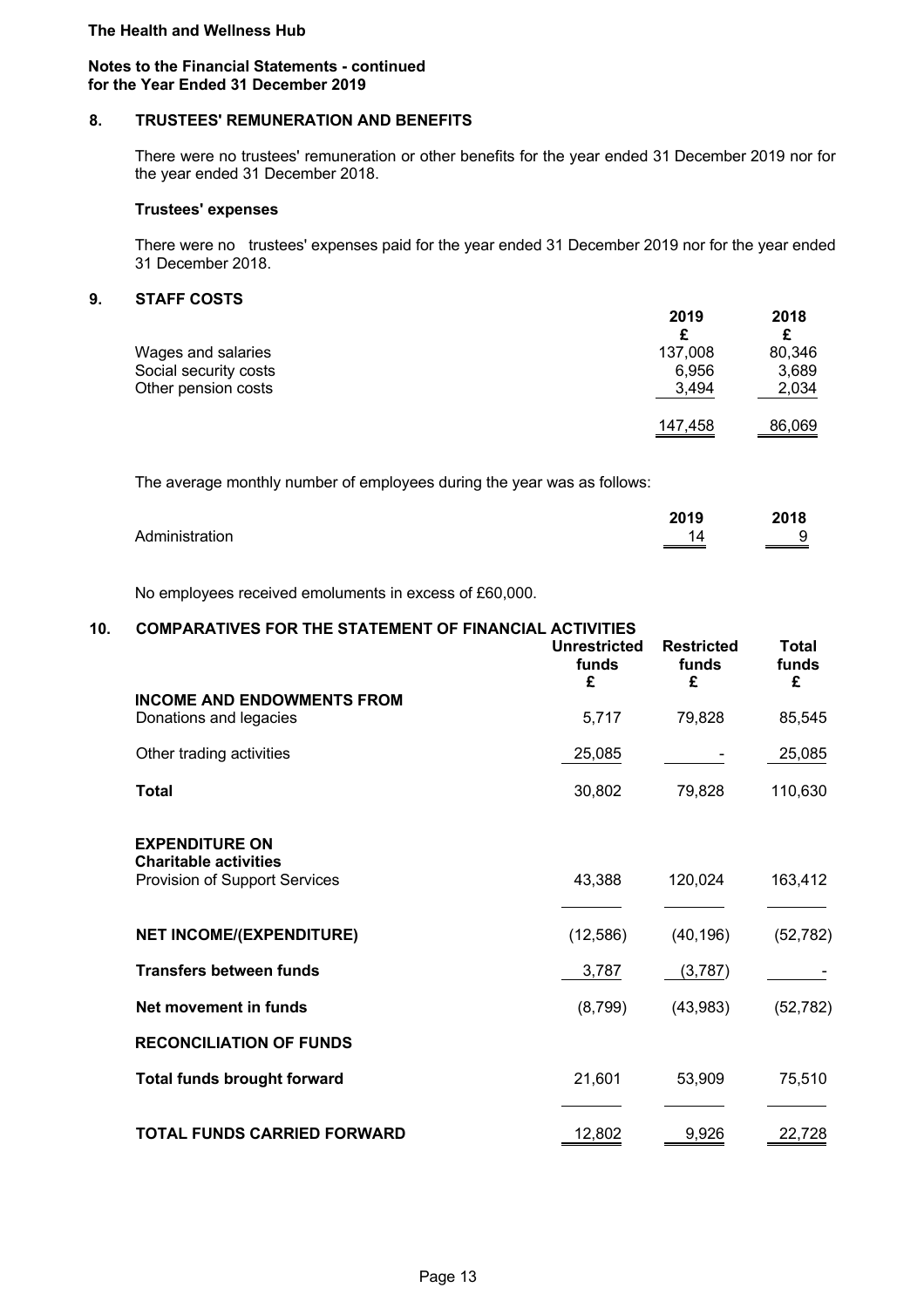#### **Notes to the Financial Statements - continued for the Year Ended 31 December 2019**

## **11. CREDITORS: AMOUNTS FALLING DUE WITHIN ONE YEAR**

|                 | 2019    | 2018              |
|-----------------|---------|-------------------|
| Other creditors | 840     | ~<br>840          |
|                 | _______ | $\equiv$ $\equiv$ |

## **12. ANALYSIS OF NET ASSETS BETWEEN FUNDS**

|                            | <b>Unrestricted</b> | <b>Restricted</b>        | Total  | Total  |
|----------------------------|---------------------|--------------------------|--------|--------|
|                            | funds               | funds                    | funds  | funds  |
| <b>Current assets</b>      | 16,937              | 32,894                   | 49,831 | 23,568 |
| <b>Current liabilities</b> | (840)               | $\overline{\phantom{0}}$ | (840)  | (840)  |
|                            | 16,097              | 32,894                   | 48,991 | 22,728 |

## **13. MOVEMENT IN FUNDS**

|                                       | At 1/1/19<br>£ | <b>Net</b><br>movement<br>in funds<br>£ | At<br>31/12/19<br>£ |
|---------------------------------------|----------------|-----------------------------------------|---------------------|
| <b>Unrestricted funds</b>             |                |                                         |                     |
| General fund                          | 12,802         | (9, 106)                                | 3,696               |
| <b>Shop Mobility</b>                  |                | 12,401                                  | 12,401              |
|                                       | 12,802         | 3,295                                   | 16,097              |
| <b>Restricted funds</b>               |                |                                         |                     |
| <b>Robertson Trust</b>                |                | 2,132                                   | 2,132               |
| <b>Impact Funders</b>                 | 2,452          |                                         | 2,452               |
| Community Solutions (managed by VANL) | 1,534          | (1,400)                                 | 134                 |
| <b>Big Lottery</b>                    | 5,940          | (1, 405)                                | 4,535               |
| <b>Motherwell Consortium</b>          |                | 1,520                                   | 1,520               |
| <b>CB Consortium</b>                  |                | 4,500                                   | 4,500               |
| HRU (managed by VANL)                 |                | 16,875                                  | 16,875              |
| <b>Wesleyan Foundation</b>            |                | 746                                     | 746                 |
|                                       | 9,926          | 22,968                                  | 32,894              |
| <b>TOTAL FUNDS</b>                    | 22,728         | 26,263                                  | 48,991              |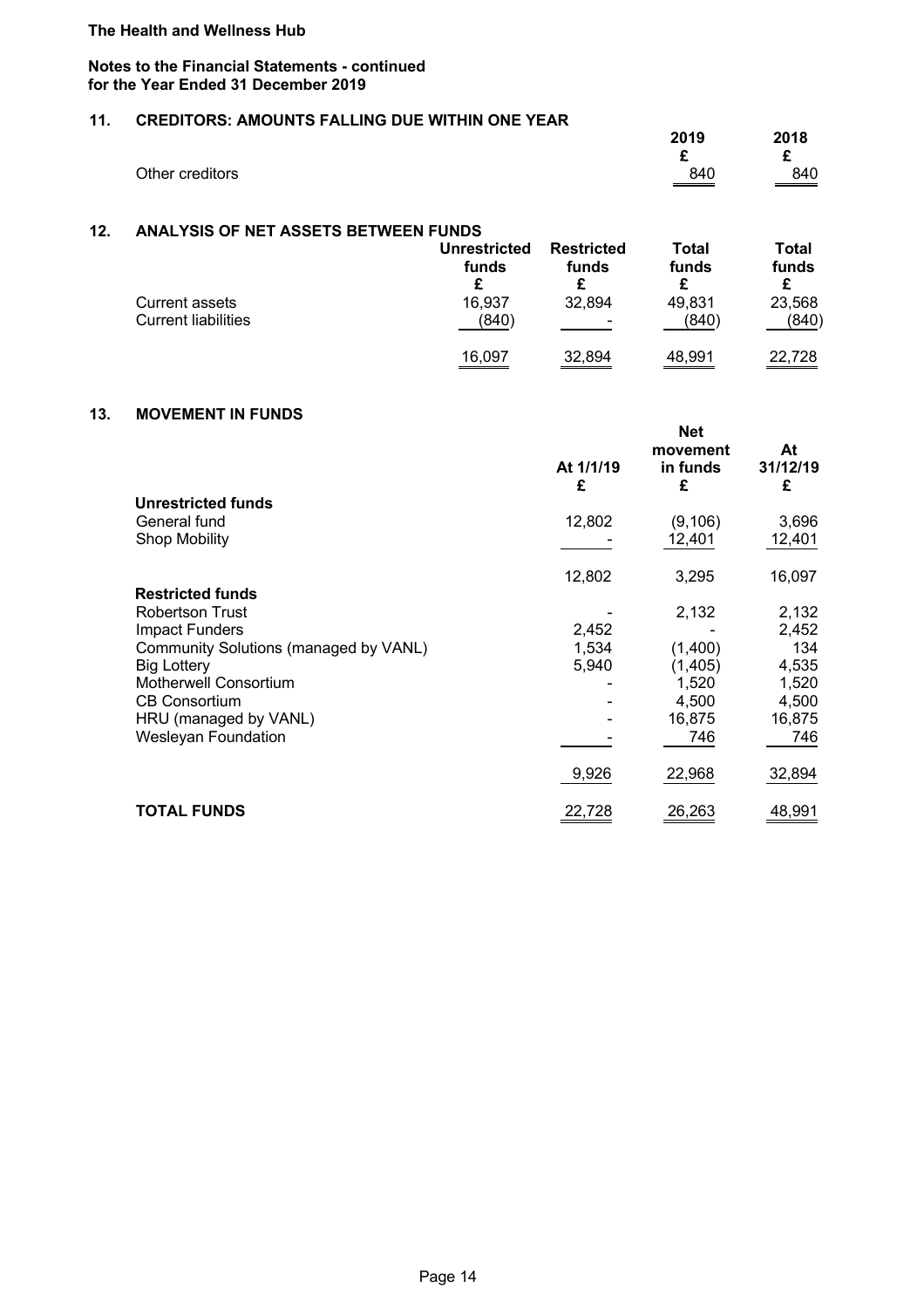#### **Notes to the Financial Statements - continued for the Year Ended 31 December 2019**

# **13. MOVEMENT IN FUNDS - continued**

Net movement in funds, included in the above are as follows:

|                                              | Incoming<br>resources<br>£ | <b>Resources</b><br>expended<br>£ | <b>Movement</b><br>in funds<br>£ |
|----------------------------------------------|----------------------------|-----------------------------------|----------------------------------|
| <b>Unrestricted funds</b>                    |                            |                                   |                                  |
| General fund                                 | 40,710                     | (49, 816)                         | (9, 106)                         |
| <b>Shop Mobility</b>                         | 53,535                     | (41, 134)                         | 12,401                           |
|                                              | 94,245                     | (90, 950)                         | 3,295                            |
| <b>Restricted funds</b>                      |                            |                                   |                                  |
| <b>Robertson Trust</b>                       | 6,500                      | (4,368)                           | 2,132                            |
| North Lanarkshire Council                    | 2,335                      | (2, 335)                          |                                  |
| <b>Impact Funders</b>                        | 9,900                      | (9,900)                           |                                  |
| Community Solutions (managed by VANL)        |                            | (1,400)                           | (1,400)                          |
| Scottish Council for Voluntary Organisations | 26,678                     | (26, 678)                         |                                  |
| <b>Big Lottery</b>                           | 74,201                     | (75,606)                          | (1,405)                          |
| <b>Motherwell Consortium</b>                 | 2,720                      | (1,200)                           | 1,520                            |
| <b>CB Consortium</b>                         | 4,500                      |                                   | 4,500                            |
| HRU (managed by VANL)                        | 24,000                     | (7, 125)                          | 16,875                           |
| <b>Wesleyan Foundation</b>                   | 2,000                      | (1,254)                           | 746                              |
|                                              | 152,834                    | (129, 866)                        | 22,968                           |
| <b>TOTAL FUNDS</b>                           | 247,079                    | (220,816)                         | 26,263                           |

## **Comparatives for movement in funds**

|                                       | At 1/1/18<br>£ | <b>Net</b><br>movement<br>in funds<br>£ | <b>Transfers</b><br>between<br>funds<br>£ | At<br>31/12/18<br>£ |
|---------------------------------------|----------------|-----------------------------------------|-------------------------------------------|---------------------|
| Unrestricted funds                    |                |                                         |                                           |                     |
| General fund                          | 21,601         | (12, 586)                               | 3,787                                     | 12,802              |
| <b>Restricted funds</b>               |                |                                         |                                           |                     |
| <b>Bellshill TimeOut</b>              | 133            | (129)                                   | (4)                                       |                     |
| Motherwell TimeOut                    | 960            | (40)                                    | (920)                                     |                     |
| <b>Foundation Scotland</b>            | 240            | (175)                                   | (65)                                      |                     |
| Awards for All                        | 2,970          | (2,970)                                 |                                           |                     |
| <b>Impact Funders</b>                 |                | 2,452                                   |                                           | 2,452               |
| Community Solutions (managed by VANL) |                | 1,534                                   |                                           | 1,534               |
| <b>Big Lottery</b>                    | 49,606         | (40, 868)                               | (2,798)                                   | 5,940               |
|                                       | 53,909         | (40,196)                                | (3,787)                                   | 9,926               |
| <b>TOTAL FUNDS</b>                    | 75,510         | (52, 782)                               |                                           | 22,728              |